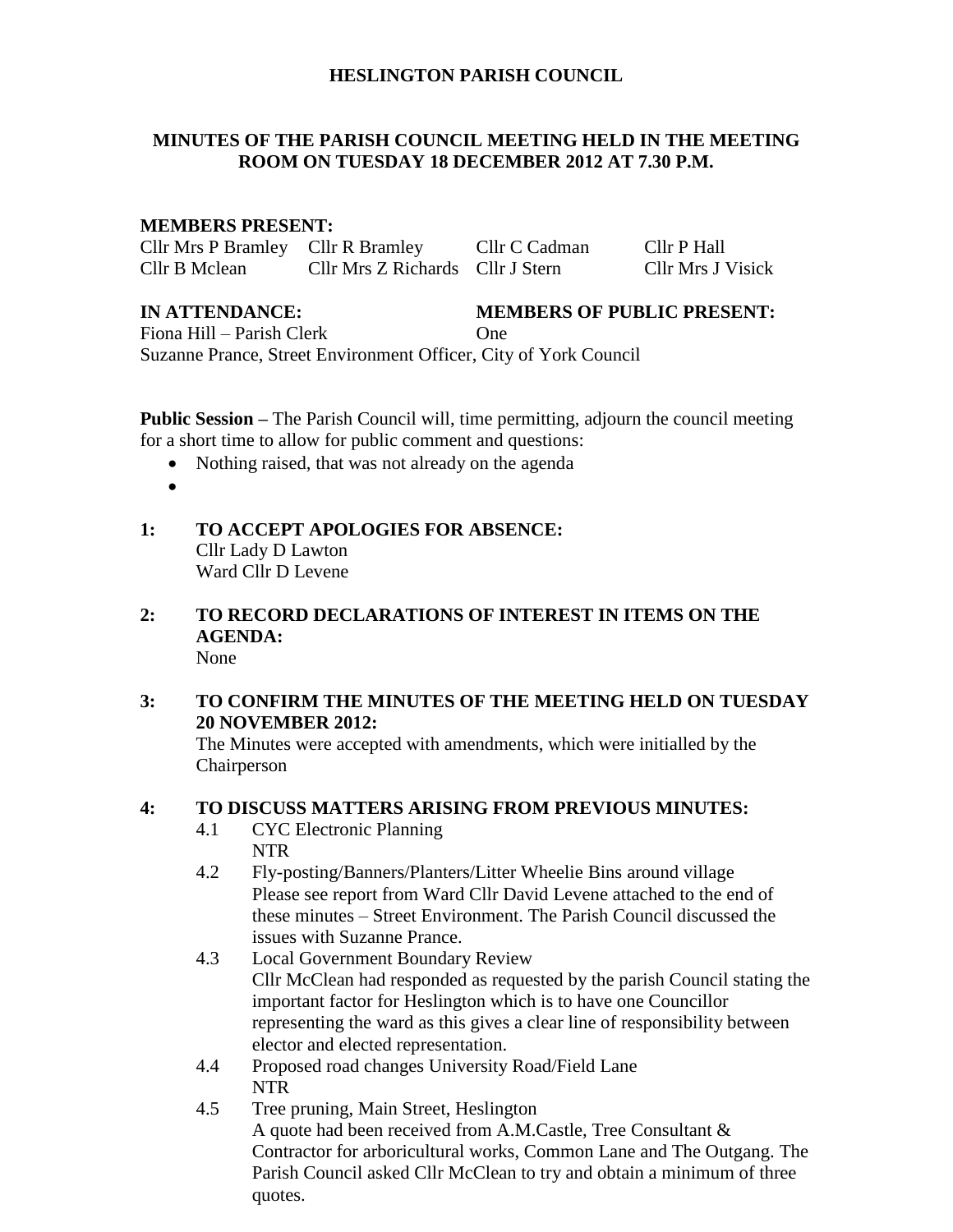- 4.6 Recent Flooding in the Village Boss lane, Main Street, School Lane, Field Lane Suzanne Prance agreed to find out who the best person would be to send details of the drains which are blocked and forward the details to the Parish Clerk. Cllrs Lawton and Visick had forwarded maps and details of
	- blocked drains to the Parish Clerk.
- 4.7 Cycle track along University Road NTR

# ` 4.8 Village Signs Suzanne Prance was asked to look into the sign on University Road, near Derwent College. The Parish Council were unhappy with the Football Association Sign erected at the Sportsfield, so Cllr would inform the Sportsfield Committee.

# **5. TO DISCUSS, IF NECESSARY, LONG-STANDING MATTERS:**

5.1 Highway Matters

Please see report from Ward Cllr David Levene attached to the end of these minutes – Roads.

5.2 University of York/Campus 3/Heslington East The recent flooding and the over flowing lake was a cause for concern to the parish Council, so the Parish Council would continue to press for holding tanks under new buildings. The soil erosion, by the roundabout, was worse.

The Clerk was asked to contact Cll Levene to ask his views regarding the light pollution from Campus 3.

# 5.3 Elvington

They have appealed and it will be heard at Crown Court 18-21 March 2013.

- 5.4 Heslington Village Website Cllr Mrs Bramley, Cllr McClean and the Parish Clerk would receive training in the New Year.
- 5.5 Parish Newsletter Cllr McClean would draft an edition for circulation in February 2013.

#### **6: TO RECEIVE ANY MATTERS RAISED BY MEMBERS OF PUBLIC:**

The Parish Council reported that the fallen tree on Boss Lane was removed by Chris Hawkswell.

# **7: TO REPORT AND MAKE RELEVANT RECOMMENDATIONS ON NEW PLANNING APPLICATIONS:**

| Letter A:    | We support the application                                                        |
|--------------|-----------------------------------------------------------------------------------|
| Letter B:    | We have no objections                                                             |
| Letter $C$ : | We do not object but wish to make comments or seek safeguards as set out overleaf |
|              |                                                                                   |
| Letter D:    | We object on the planning grounds set out overleaf                                |

7.1 12/03488/TCA Cherry Trees, 2 Hall Park

The Parish Clerk advised that is response to her request for an extension to the response deadline, planning officer Esther Priestley said – "I would be grateful if you could report to the parish council that the Liquidambar is very close to the house, especially given that its mature size can be 20m plus. Therefore the tree is not worthy of a tree preservation order in its given location. To this end the local authority will be deciding that that there are no objections to the proposed reduction. I trust this is a satisfactory response". The Parish Council noted this and made no further comment.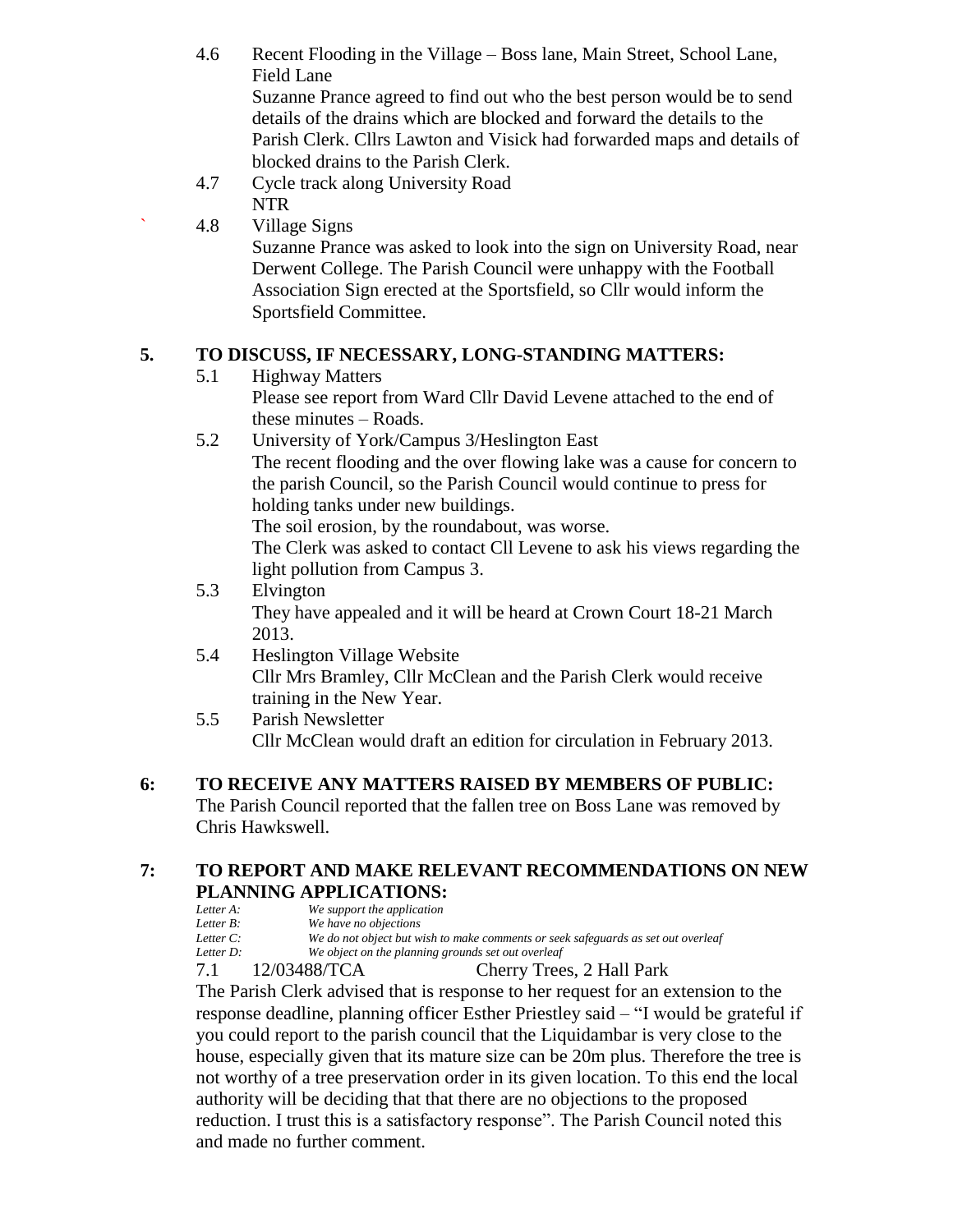7.2 12/03617/REM Canpus 3/Heslington East

The Parish Council unanimously agreed Letter  $C -$  "The Parish Council agree to the building going up, and would like to see more facilities, such as shop, student union space and social room. The Parish Council think it is crucial that holding tanks are installed to alleviate the problems with localized flooding".

- **12 School Lane.** Please see report from Ward Cllr David Levene attached to the end of these minutes –
- The parish Council would ask CYC if someone could attend the next Parish Council meeting to explain HMO's
- **8: TO REPORT PLANNING DECISIONS BY CITY OF YORK COUNCIL:** 12/03216/LBC The Lodge Residential Home Approval

# **9: TO RECEIVE REPORTS FROM REPRESENTATIVES OF FOLLOWING OUTSIDE BODIES:**

- 9.1 Ward Cllr David Levene Cllr Levene had submitted a written report and it was attached to these Minutes.
- 9.2 North Yorkshire Police Jon-Mark Buchanan NTR – the Parish Clerk was asked to write to him asking him, that if unable to attend, to submit a report and to compliment him on his cycle advisory work.
- 9.3 Heslington East Community Forum Cllr Levene is trying to arrange a meeting to discuss the University's interpretation of the 106 agreement. The Parish Council Chairperson has asked to attend the meeting.
- 9.4 Good Neighbourhood Forum Next meeting March 2013
- 9.5 Ouse and Derwent Drainage Board NTR
- 9.6 Sportsfield

Cllr McClean detailed various possibilities been researched to try and alleviate the parking problems at the sportsfield.

- 9.7 York Environment Forum NTR
- 9.8 Alms Houses NTR
- 9.9 The Meeting Room NTR

# **10: TO REPORT ANY NEW CORRESPONDENCE RECEIVED BY THE COUNCIL:**

The Parish Council noted correspondence as follows –

- Julian Sturdy MP, surgery details
- CYC, proposed amendment to speed limits, A19 Selby Road, Fulford

# **11: TO REPORT MATTERS RAISED BY MEMBERS:**

11.1 Cllr B McClean The Outgang The Parish Council agreed to pay the charge of £15.00 to obtain a copy of the document detailing ownership of The Outgang. Cllr McClean would order this.

• Please see report from Ward Cllr David Levene attached to the end of these minutes – Christmas Wishes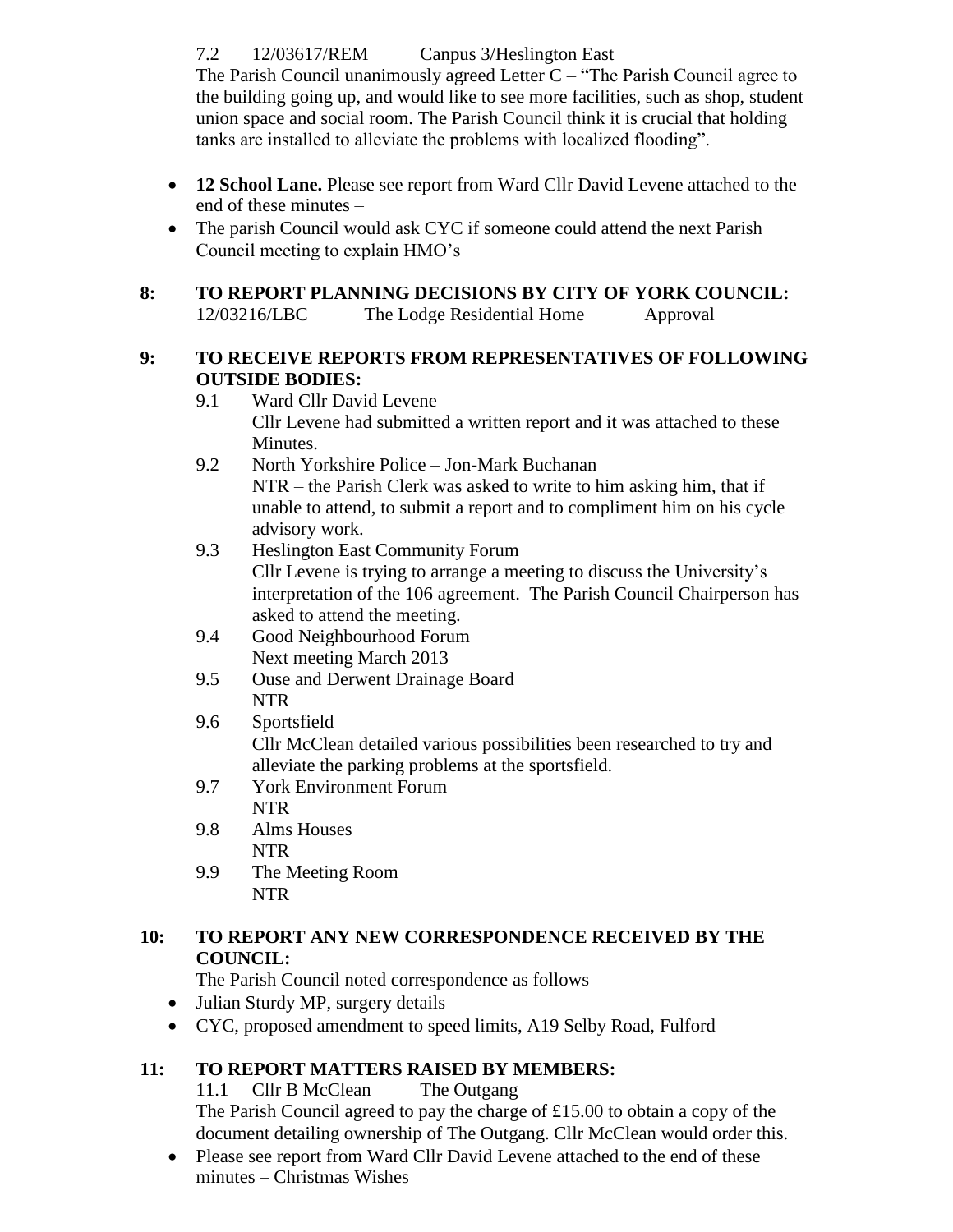# **12: TO DISCUSS MATTERS RAISED BY PARISH CLERK/RESPONSIBLE FINANCIAL OFFICER:**

12.1 Bookkeeping records for year ending 31Mar13 to date

The Parish Clerk circulated copies around Parish Councillors.

12.2 Internal Control Check(s)

The Parish Council conducted the VAT Controls and found everything to be in order.

12.3 Internal Audit Report

The Parish Clerk had not done this month's check, so she would do two months worth for the next meeting.

12.4 Matters raised with/by Yorkshire Local councils Association (YLCA) NTR

12.5 HMRC Real Time Information/Government Pension Scheme

This was reported on at the last meeting and should be deleted from the agenda. 12.6 Asset Register

Valerie Foote had sent the Parish Council an asset list and copies of various documentations, which the Parish Clerk would work with to create an asset list for the parish council

12.7 Outbuildings

The Chairperson and the Parish Clerk were currently researching the ownership of these buildings, as it was understood that the house next door to the Meeting Room would be for sale next spring, in the meantime the Lengthsman had moved from one building to another, which was water tight.

The Clerk was asked find details of sheds/containers as a suitable replacement. To request a replacement  $2<sup>nd</sup>$  dustbin

12.8 Ouality Parish Council Scheme (OPS)

The Parish Clerk recommended that as this scheme was under review by NALC, further work should be delayed. The topic would be listed on the agenda of the Annual Parish Meeting until further information was received.

12.9 To approve for payment the invoices as follows:

| 12.8.1 Parish Clerk | Salary | £256.62 | 001476 |
|---------------------|--------|---------|--------|
| 12.8.2 Lenghtsman   | Salary | £321.21 | 001478 |

• The Parish Clerk/Chair would redraft the contract for the Lenghtsman, incorporating the comments made by Councillors when the original was circulated and re-circulate it around Parish Councillors a.s.a.p.

# **13: TO CONFIRM THE DATES OF THE FUTURE MEETINGS ON TUESDAYS AT 7.30 P.M. IN THE MEETING ROOM AS:**

| 15 January 2013 | 19 February 2013 | 19 March 2013     |
|-----------------|------------------|-------------------|
| 16 April 2013   | 21 May 2013      | 18 June 2013      |
| 16 July 2013    | 20 August 2013   | 17 September 2013 |
| 15 October 2013 | 19 November 2013 | 17 December 2013  |